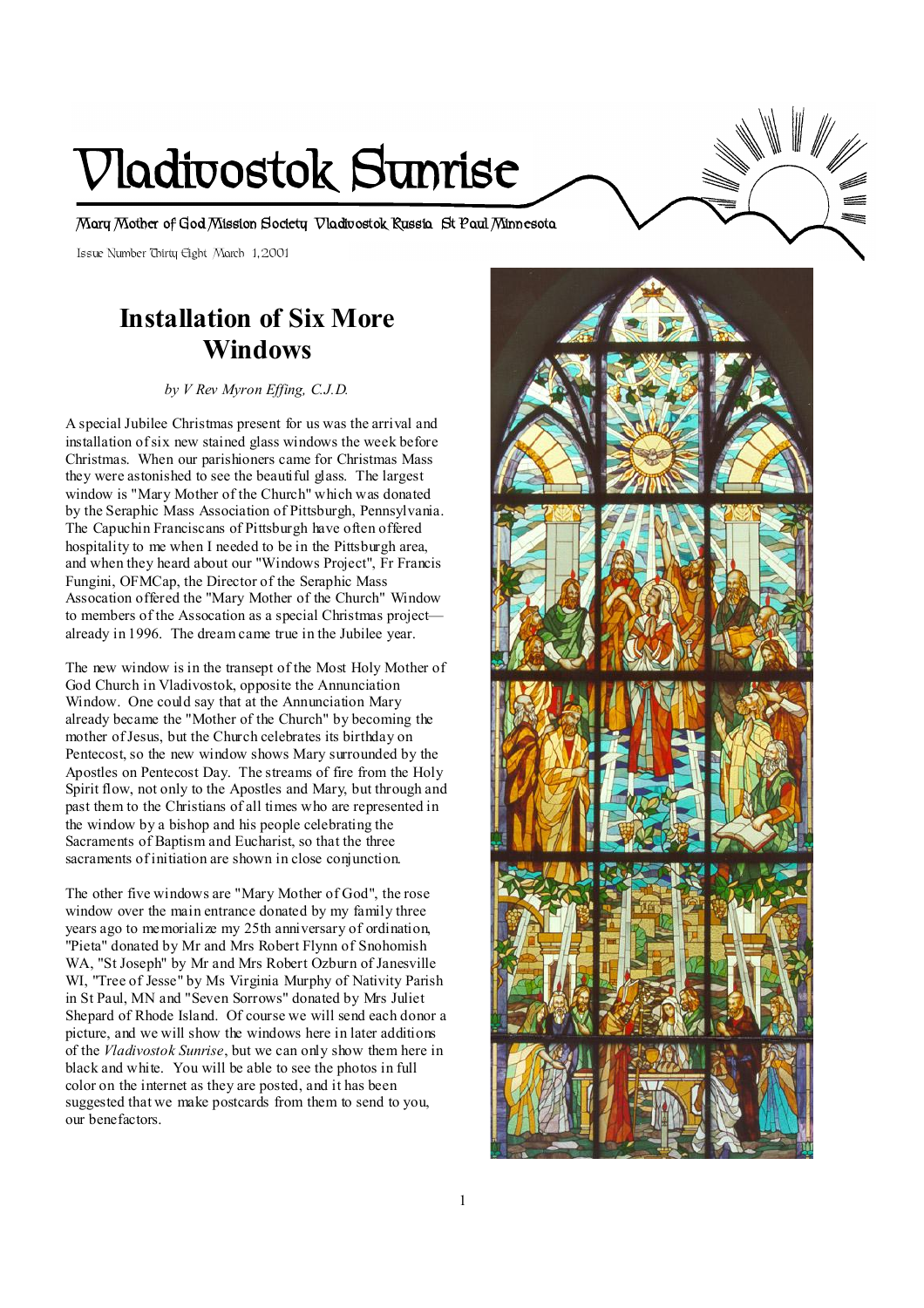

*The glass artisans in their workshop in Brest, Belorus.* 

*Vladimir Ivanov, cleaning and preparing the windows for mounting at the church building.* 



Which windows are next? We have already approved the design for the Visitation and the Nativity Windows, so perhaps they will be ready by the summer, and after that come the Presentation and the Finding in the Temple. Why has it taken so long? It is more economical not to hurry!

Our Bishop Jerzy Mazur agreed that we should invite the Russian Federation's Papal Nuncio, Archbishop Georg Zur, to bless the new windows. We are waiting for the date to be set. Thank you, benefactors, for your support of this project.

**Donations** in kind. If you have items that you think we can use, please contact Mrs Sandra Sonnen at the Mission Office in St Paul giving a complete list of items.

**Vladivostok Sunrise** Edited and Produced in Russia by V Rev Myron Effing, C.J.D. Printed by the Sisters of St Peter Claver, St Paul, Minnesota. Assembled for mailing by Nativity Parish, St Paul, Minnesota. Mailed by Mary Mother of God Mission Society, St Paul, Minnesota. Authors are noted if other than the editor.



*"St Joseph Window"—St Joseph and the child Jesus in the carpenter shop, gift of Mr & Mrs Robert Ozburn of Janesville, Wisconsin.* 

## **How to Communicate with Us**

#### **Russian Office:**

 $\overline{a}$ 

**Phone:** (011-7)-4232-26-96-14 **FAX:** (011-7)-4232-26-96-16 **E-mail:** [myron@eastnet.febras.ru](mailto:myron@eastnet.febras.ru) [daniel@eastnet.febras.ru](mailto:daniel@eastnet.febras.ru) [CARITAS@mail.primorye.ru](mailto:CARITAS@mail.primorye.ru) **Internet** Russian language: <http://www.catholic.ru>

Please do **not** send any **donations** of any kind directly to Russia. For donation information, see below.

**Letters** without donations can be sent to: Most Holy Mother of God Catholic Parish Volodarskovo 22 690001 Vladivostok RUSSIA

#### **American Office:**

**Phone:** (651)690-5139 **FAX:** (651)690-5139 **E-mail:** [RussianMission@juno.com](mailto:RussianMission@juno.com) English language: **Internet:** <http://www.vladmission.org>

**Donations** of money and **letters** should be sent to: Mary Mother of God Mission Society 1854 Jefferson Ave St Paul MN 55105-1662 Or you can donate from your credit card through our web site.

Your donations are tax-deductible. You will receive any required receipt for IRS tax purposes by return mail.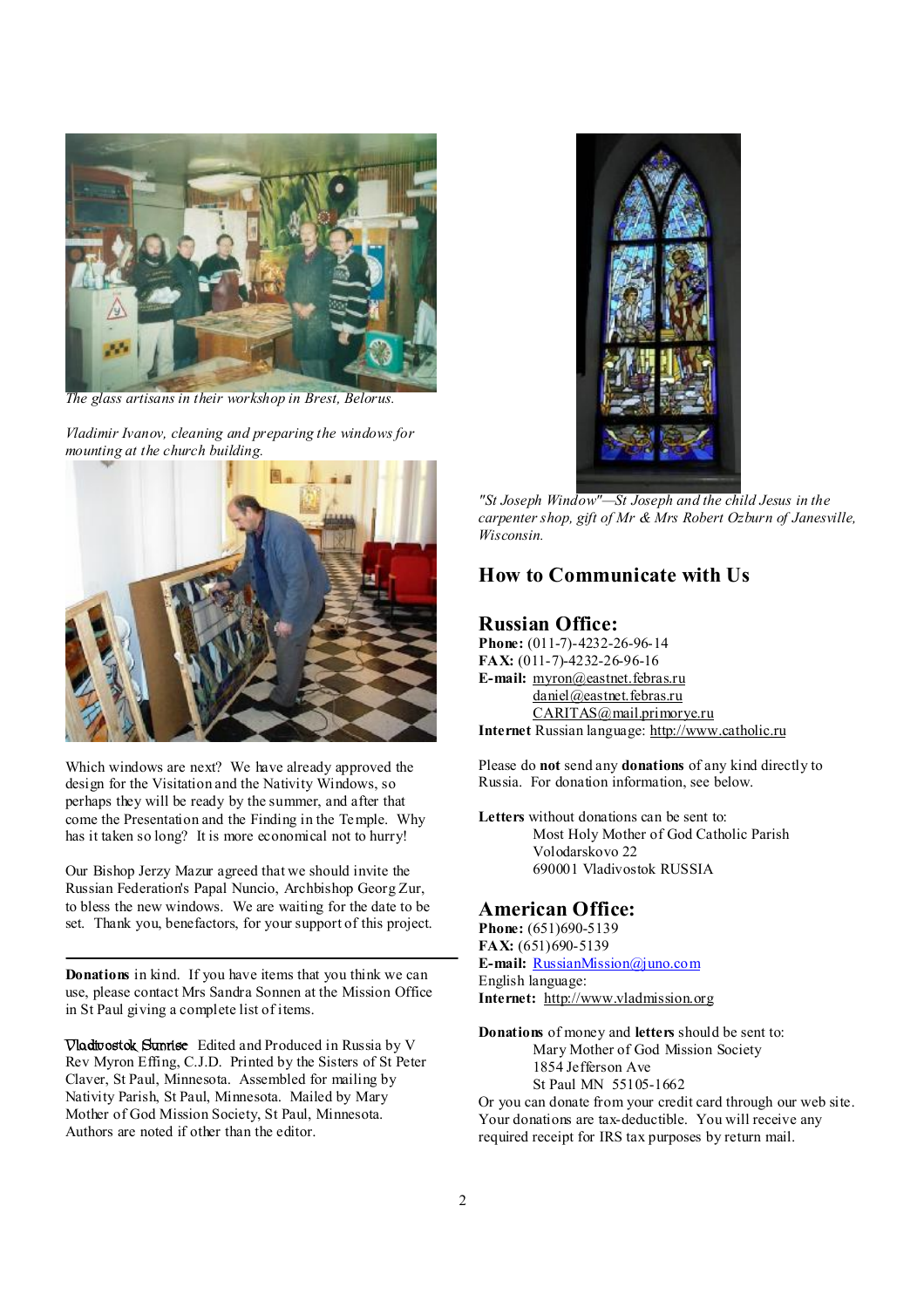## **News Notes**

#### *by Rev Myron Effing, C.J.D.*

• The early days ofJanuary were very difficult for us, as for all of Russia. At the same time that the weather was exceptionally cold, it was difficult to get fuel supplies in Vladivostok. We went on an energy saving regime, and we were without electricity for the better part of several days. We had to buy a small generator to run the heating system when the electricity would fail. And we were finally able to get a shipment of fuel oil just in the nick of time. Now we are warmer again, but many parts of smaller villages are without adequate heat. Our parish apartment in Arsenyev is very cold, so that it is not possible to have activities there for a while. Siberia has been especially hard hit with temperatures in some places of –60F, and many heating systems and pipes have frozen.



*Mountain of Insulation filling the vestibule of our church waiting for installation in the attic. Hopefully it will be warmer in the church next year.* 

We have purchased insulation to install in the attic of the church. Donations for the insulation came from St Philip Benizi Parish in Oregon City OR, from Christ the King Council 9257 of the Knights of Columbus of Clackamas OR, and from St Joseph's Church in Salem OR. We are at the same latitude as Oregon, but our weather is more like south Alaska. "Thank You" to those who donated toward the insulation.

• On January 2 our good friend Father John McGuire died in Fort Mitchell, Kentucky of severe heart problems. He had been very sick in the past few weeks and was not able to eat hardly anything. Fortunately we were able to visit in November, and I was able to thank him personally for all of his concern for our mission. His organization *Father McGuire's Mission Share* has been a big help to us to acquire land and buildings for our parishes. As he made a home for so many of God's children here on earth, may he have an everlasting mansion in heaven. His funeral mass was held

on January 5 at the Cathedral of the Assumption in Covington, Kentucky.



 *Fr McGuire [seated], with Fr Myron, Fr William Hinds, the new president of* Fr McGuire's Mission Share*, and Fr William Neuhaus.* 

• On January 8 we completed our series of Christmas concerts. There were four organ concerts, and the Festival of Christian Choirs. Choirs came from the Methodist, Baptist, Presbyterian, and Lutheran churches. No Orthodox choir was able to attend this year because all had evening services to sing for on January 7—Orthodox Christmas. The concerts were the culmination of our Jubilee Year. Total attendance was more than 800 people. There is such a demand that we may have to expand the program even more. Our parish organist, Marina Omelchino has been invited to do a concert in the city of Khabarovsk.

• Thanks to Mr and Mrs Terry Baltes of Immaculate Conception Parish in Dayton, Ohio, I have a "new" car. It is a 1993 Toyota Mark II. Hopefully it will last several years for my long distance travelling to parishes. The picture isn't backward--the steering wheel is on the right in all Japanese cars produced for Japan. Almost all cars in our part of Russia



*Anatoly Petrovich with the new car. Anatoly takes care of the car for me.*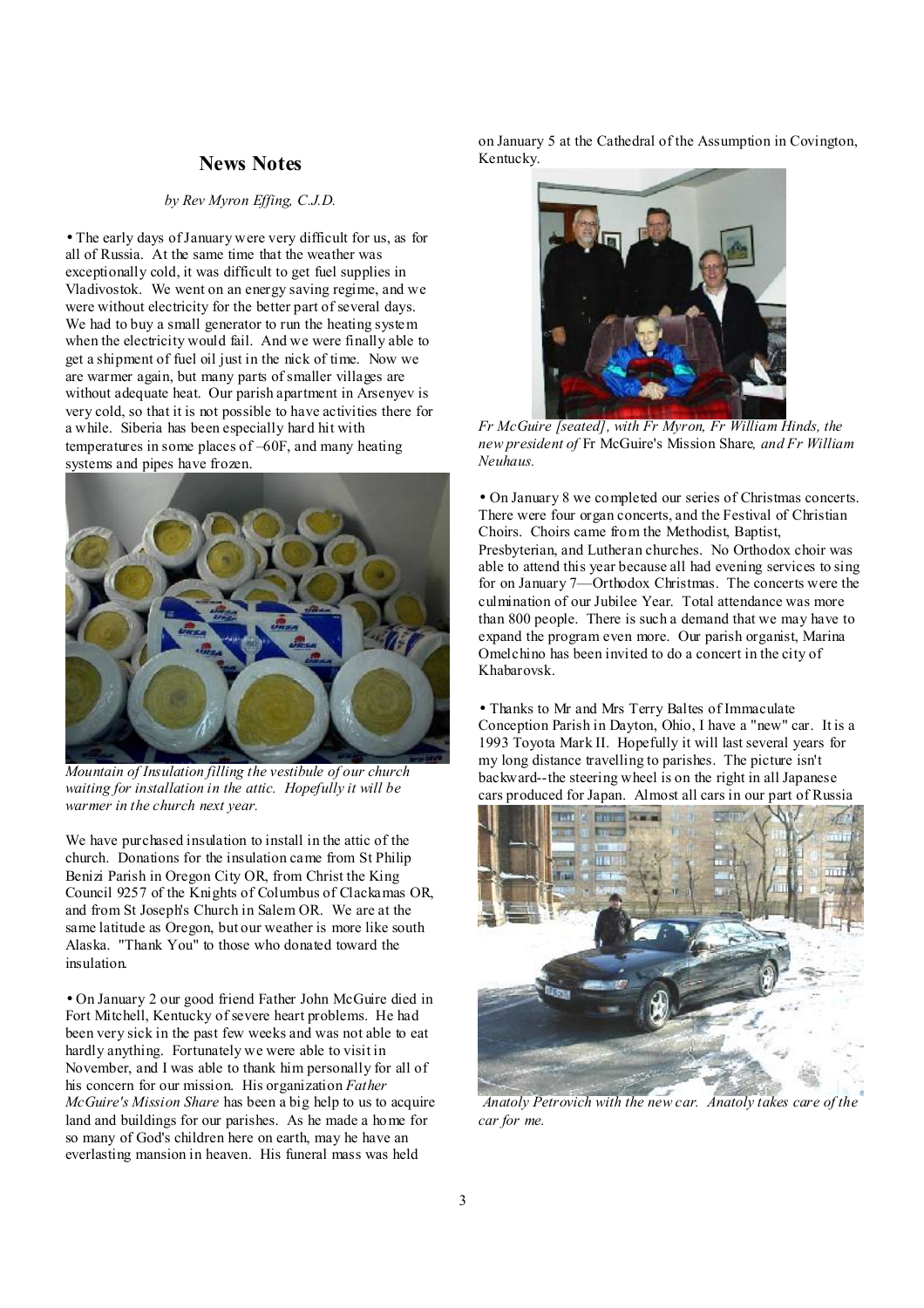have the steering wheel on the right because they are imported a used cars, even though we drive on the right side of the road in Russia. It makes passing very difficult (and dangerous!)

• At last Holy Trinity parish in Romanovka was able to buy an apartment. What held us up was not lack of desire, nor funds, since Holy Trinity's sister parish, St Philip Benizi in Oregon City, Oregon had already offered its help. The problem was that parishioners could not find an appropriate apartment in the right location at a reasonable price. Finally it happened. Thank you, parishioners of St Philip Benizi.

• On January 23 I returned from the auction of excess property of the City of Lesozovodsk as the proud owner of an old barbershop with a damaged roof, fallen ceiling, and broken bathroom fixtures. The sale price was 202,000 rubles which is about \$7500. The location is great--between three very large dormitories where young families live in oneroom apartments with facilities down the hall. The government official who completed the transfer of ownership papers said, "There are a lot of poor kids in that neighborhood. I think you will be a big help to them!" We are ready and anxious to help. We will be able to have a Women's Support Center here, as well as parish offices and maybe a little religious goods store. Of course we will have to repair the place first, but I hope that within several months we will have a working chapel and a real parish center. It will be so nice to have a place which the Catholic church can call its own here in the city of Lesozovodsk. Perhaps we can finish the repairs and have a dedication by May 31, the Feast of the Visitation, the parish feastday.

Until now the parish has been doing most of its activities at the Association for the Blind, who like coming to our masses and sermons, since they can't read religious literature. They will be able to continue coming to the new place.



*The view of the location of our new quarters in Lesozovodsk—between the left two huge dormitories.* 



*Each window in each dormitory building is a one-room apartment housing a young family. Facilities are down the hall.* 

So it is a new stage in the development of this little Parish of the Visitation which doesn't have a sister-parish in America yet, but it is very adoptable. It is clear that the parish will continue to be small, but will have many charitable activities. There is already the Women's Support Center and the orphanage program. Now parishioners are seriously considering a feeding program for street children. Would you like to help them with that project?



*Vladimir Pisarenko, the parish Trustee, showing the interior of the former barber shop.* 

Meanwhile I don't know where the money to buy and repair the barber shop will come from. For the auction I borrowed money from our building fund in Vladivostok, hoping we will find donors for Lesozovodsk to repay the loan before the money is needed in the summer in Vladivostok.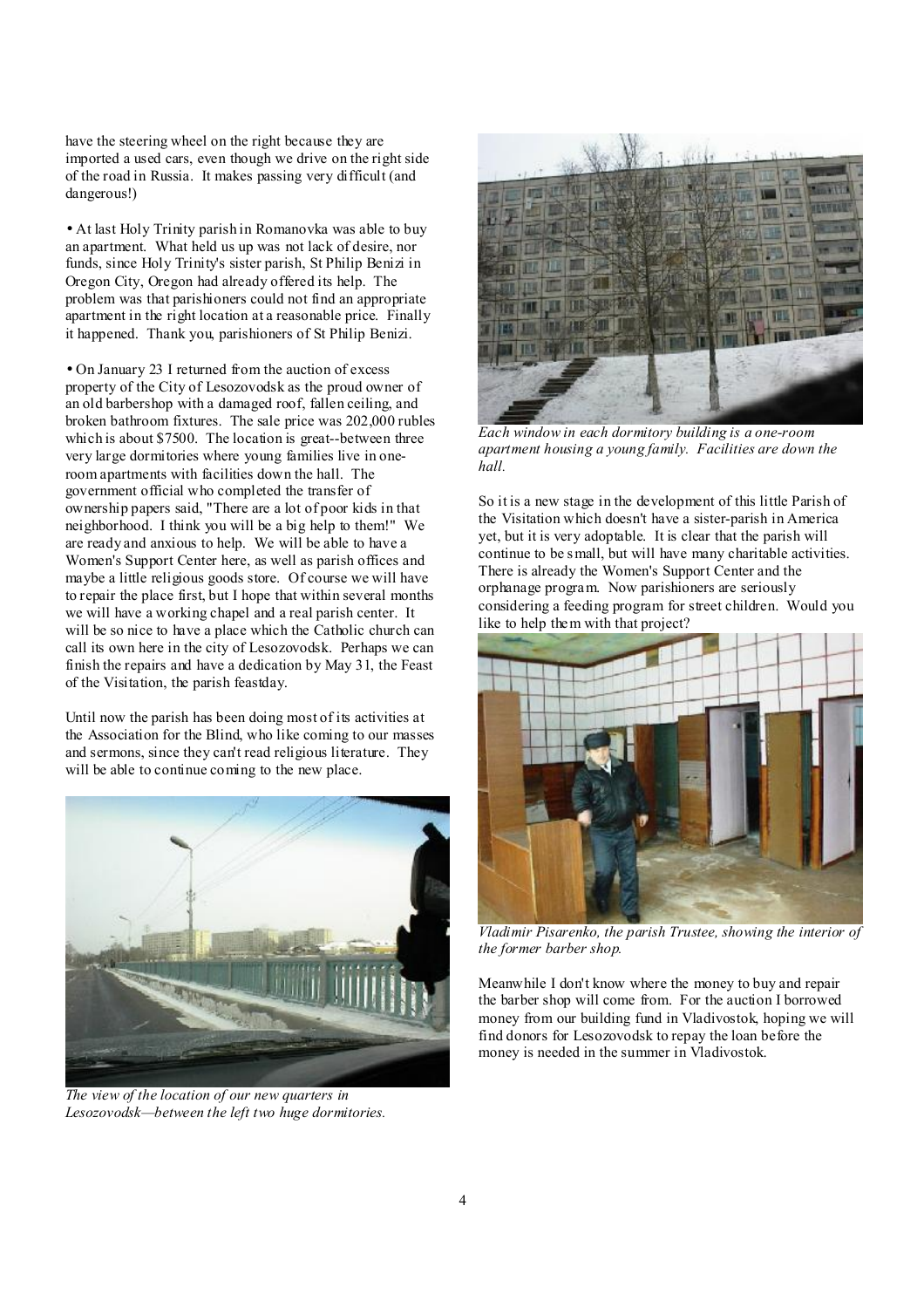

*Repairs have to begin with the roof and ceiling, which have been destroyed by rain after bottles, thrown from dormitory windows, broke through the roof in many places. We'll have to have a strong roof.* 

• A former student of mine, Father Bob Clark, and a lay parishioner Patricia Leonard-Mayer came to visit Vladivostok from St Agnes Parish in St Paul, MN. They said that their favorite time was their visit with our eldest parishioner, Sophia Michaelovna, whose husband was among the martyrs of the parish. She will celebrate her 90th birthday in February. Of the social projects that they visited, they said that the greatest impression was made by the soup kitchen and by the orphanage where our sisters help. Father Clark's sermons were featured in the journal *Homiletic and Pastoral Review* for January of 2001.



*Father Robert Clark* 

• Our web-site, [www.vladmission.org](http://www.vladmission.org), was set up five years ago and was maintained by our good friend in Oregon, Jeff Lang, and more recently it has been taken over by Nativity parishioner Jim Weatherly because Jeff thought he didn't have the technical expertise to advance the site further. Sorry about the bit of misinformation in issue 37 of *Vladivostok Sunrise* about how the website originated. Thank you to both men for their work for our mission.

• Alcoholics Anonymous is gradually gaining strength in the parishes we serve. Recently the first group of five gathered in Ussurisk; Nakhodka already has an average of 12 people; Lesozovodsk is working its way toward its first meeting. In Vladivostok, AA has a history of nine years already.

• Want to buy a church anyone? There is a building which is nearly ideally suited to be a church and ideally located in the City of Nakhodka. It just needs a little TLC (honestly—at

lot of TLC!) The company who owns the building is nearly bankrupt, so they would like to sell the building before it goes to auction by the court. We could buy the building and do a reasonable repair for about \$66,000. 2000 sq ft main floor, and full basement for social projects, like the Women's Support Center, street children feeding, spiritual library, and more. Any buyers? The Parish of our Lady of the Pacific in Nakhodka needs a church building.

**Our Volunteers: Anchorage, Alaska** 

# **Ray Rzeszut**

*by V Rev Myron Effing, C.J.D.* 

Our mission and the Church in the Russian Far East will forever owe a debt of gratitude to our volunteer who singlehandedly and without any compensation manned our Stateside mission office while it was in Alaska.

Ray Rzeszut and his wife Jeannie never wanted any glory for their endless hours of work and worry for the mission, and he always torpedoed any public attempt I made to acknowledge their contribution in energy and time and money. One of Ray's characteristics is that he is extremely thorough and meticulous in his work, which means that we never had to be concerned about the condition and honesty of our work in America. That was a great blessing, because it was difficult enough for us to have a mission so far away in such an inaccessible place, let alone have to worry about problems in our office in America.

Besides the wear and tear on his nerves during his work for us, Ray sacrificed a great deal of time and energy. Here are some statistics from Ray's stewardship:

- Volunteer Hours of Service: 5000
- Miles traveled in Service to Mission: 23,000
- Messages to and from Vladivostok Mission which required action:

More than 1100



 *Ray Rzeszut and his wife Jeannie* 

• Income from Ray's money-saving initiatives alone: \$3,310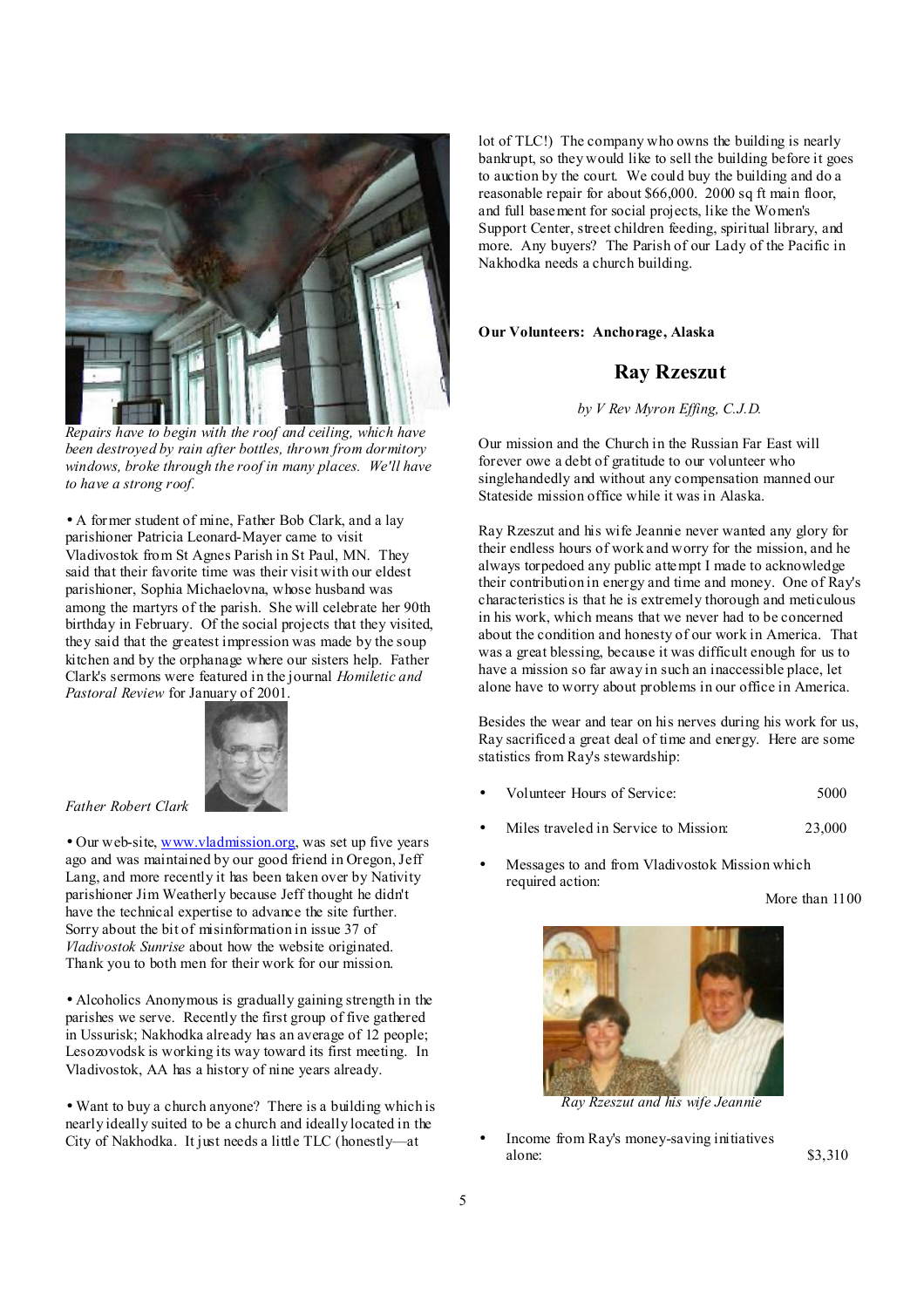• Number of trips to the bank to arrange our financial support:

more than 120

When our office moved to Minnesota, Ray could take a breather from his seven years of carrying our burdens. His interest in our mission and his love for the people of Russia sustained his labors of stewardship in service of God and Holy Mother Church in Russia.

**Our Volunteers: Jacksonville, Arkansas** 

#### Brenda Stevens

#### *by Susan Gray*

I would like to highlight a volunteer helper we have in Arkansas named Brenda Stevens. For several years, Brenda has asked all of the parish religious education classes to create "theme baskets" and given them to our Russian Mission group for silent auctions. One grade makes a "golf basket" full of golf balls, instructional videos, tees, towels, etc. and puts everything in a nice, big wicker basket. The next grade makes an "elegant bath" basket. Then there's the "movie night" basket with videos, microwave popcorn, etc. The gardener's basket, the kitchen basket, Christmas basket, baby boy basket, baby girl basket, and so on. They are really neat. This fall, the baskets brought in \$501. The basket auction helps keep the Russian effort visible and makes the kids and their parents aware of what's going on. What a great idea. Thank you Brenda.



i *Brenda Stevens (r) and a "Sports Basket", with Susan Gray and Matthew Knighten.* 

#### **The Trials of Adoption**

*by Anonymous*

[The following is an actual letter with only the identifying information changed.--ed]

Dear Father Myron,

 Thank you so much for your letter. It was so nice to hear from you. Please don't feel the need to apologize for the delay in your response; I know you must be very busy.

 I was interested to read about the factors that keep adoption costs so high in Russia. It is sad, because it is the children who suffer the most. Fees for international and domestic adoption are all so high, which is why so many children wait so long, and why so many adoptive families go into such debt. Every day I receive e-mails from loving people with wonderful homes, waiting to welcome little ones, but they simply cannot afford the adoption fees. Many of them commit a huge portion of their income to providing for the children who are waiting in their foreign countries, or who will not be adopted, or to other humanitarian activities. It is the same with us.

 I'm happy to write a short article for the newsletter, about the ins ands outs of adoption here. People might be shocked by what we go through. Most people who don't know think you just go to the orphanage, pick out your child, and come home with them.

 My husband and I have been married for ten and a half years. We wanted to have five children, and thought we would have one or two biological children and then adopt the rest from the multitude of waiting children. But birth children didn't come, so we decided to pursue fertility treatments at the same time as adoption. They said we had unexplained infertility, but that they could see no reason why we were not pregnant. Thus began the monthly cycles of ups and downs, expensive drugs, humiliating tests, but it was worth it if it would give us our baby. The money just dripped through the floor. Mortgages, loans, garage sales etc. became the order of the day. Still no baby.

We also hit every obstacle in adoption. There was the three year old in India whose embassy said it would take four years for them to process the paperwork to bring him here, and finally in his best interests we had to find a home for him in India, so he could be home soon.

 There was the two year old in El Salvador who needed open heartsurgery, which was covered by our medical plan here, but the facilitator wouldn't accept a partial payment before we took custody, brought him home, and then paid off the balance, so we were making payments. During this time, he died from a correctable condition.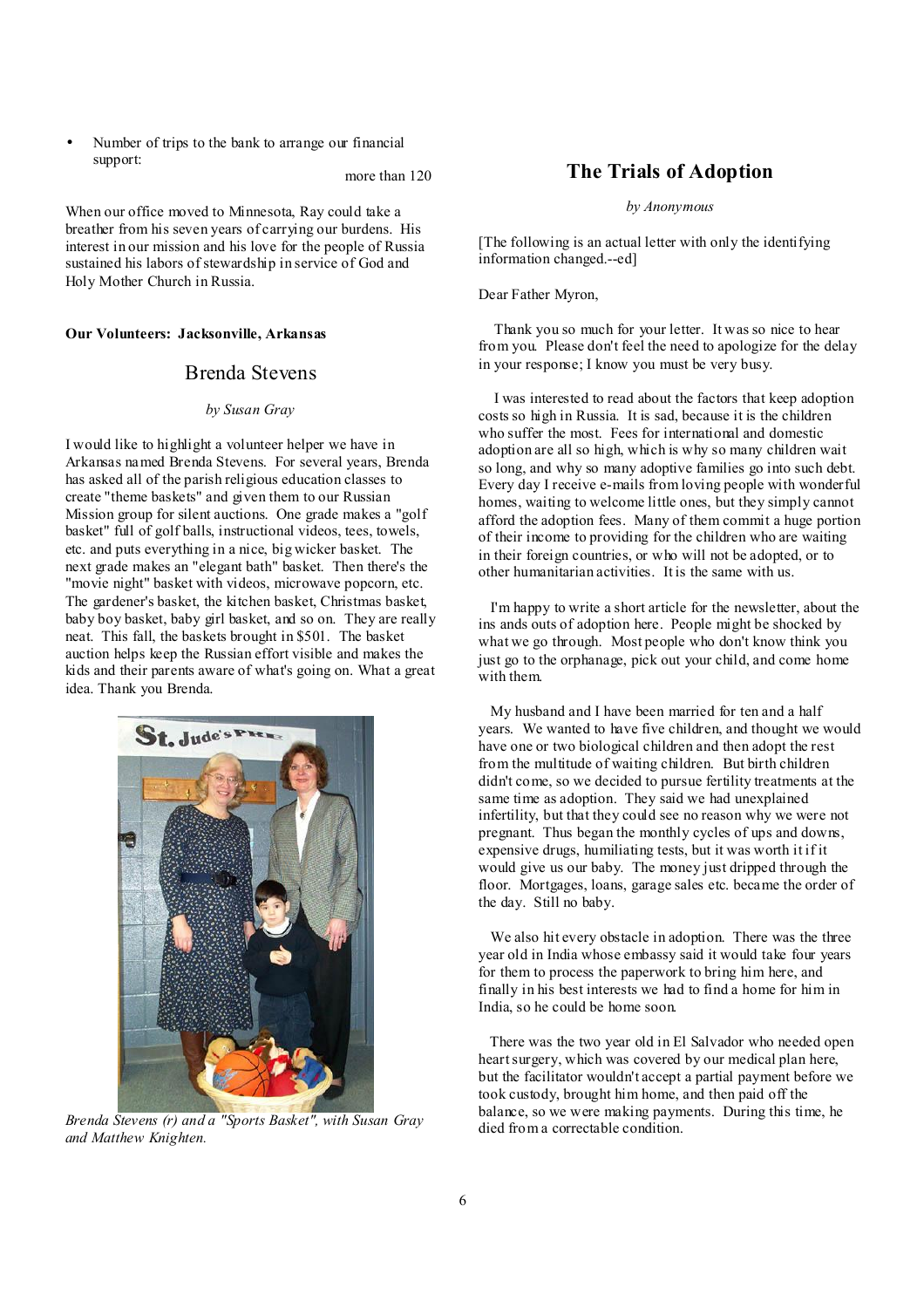Then there were twins locally whose birthmother in a fit of suicidal depression aborted them at seven months, when we had been waiting for them since she was two months pregnant.

There were the four year old twins in Romania, who were in the final stages of being adopted by us, when someone with more money came along and offered an incentive to adopt them. Yesterday I was asked to take triplet girls of five months from Asia, and I would give anything to be able to do that, but the total cost would be \$35,000. Then there are five siblings in Brazil, who will be split up if someone doesn't take them this week. One sister has already gone, and the nine-year-old promised the younger ones they would stay together. The adoption and travel would be \$15,000. We have the room and everything else, except that \$15,000. It is very frustrating.

I could go on and on. I still see every face. It seems so easy, and yet it is not; ironic when you hear of all these unwanted babies and children. People who are not involved with adoption do not understand that the "psychological pregnancy" of a pre-adoptive parent is the same as the pregnancy of a birthmother, and a pre-adoptive loss as a miscarriage. People say "Oh well, it is not like they were your own. You can just adopt another." I have always wanted to adopt identical twins, and just once in my parenting career I would like to have a baby.

I do lots of volunteer work of all sorts, working at the local humanitarian kitchen and with homeless people. But I really want a family of my own.

Jane

# **Remember "Mary Mother of God Mission Society" in your will.**

#### *("From the Development Desk", Continued from Page 8.)*

- A special thanks to a young person, Christina deGoode of Mossy Rock WA who writes and sends us her mission (Continued on Page 7) money with her prayers. They really mean a lot to the mission. A special thank you to Ella and Kate, age 85 and 92, who offer their prayers for us. And the Carmelite convent in Wales that prays for us night and day. If you pray for us , please write and tell us.
- Please send us your sacrificial \$400 donation for the building drive. See our up-to-date thermometer on the web site.
- *Vitae Corporation*, the "culture of life" people, support our Russian missions with their "culture of life" credit card and long distance telephone programs. You can signup online, www.vitaecorp, or call 1-888-883-5433. Our group number is 1160. You can support us with every phone call and credit charge you make!
- Our good wishes to you all. God love you and your family,

David and Sandra Sonnen National Chairman and National Coordinator

#### **Women's Center in Lesozovodsk**

*by Svetlana Lazarenko, Volunteer tr V Rev Myron Effing, C.J.D.* 

In May of 1999 the Women's Support Center opened under the auspices of Lesozovodsk's Visitation Parish, a move which was very necessary for the city which has a population of 60 thousand. The birthrate is about 25-30 babies per month, but the death rate is two times greater.

At the Women's Center women can receive a free pregnancy test, find moral support, and learn about Natural Family Planning. In the year and a half since its opening the Center has served 147 persons. 60 new moms received kits which contain all the necessary items to take care of a neonate ("Adopt-a-Birth" program).

The majority of the new moms and their children are very weak because of the absence of essential nutrition, vitamins, and minerals. More than 50% of the children have diseases or have pathologies at birth. When the official minimum living standard is 1,600 rubles per month (\$56), multivitamins for pregnancy cost 750 rubles (\$26) in Lesozovodsk. Therefore it is necessary to help support women during their pregnancy with multivitamins. Those who would like to help, please specify your donation to Mary Mother of God Mission Society for the "Women's Support Center in Lesozovodsk". Thank you.